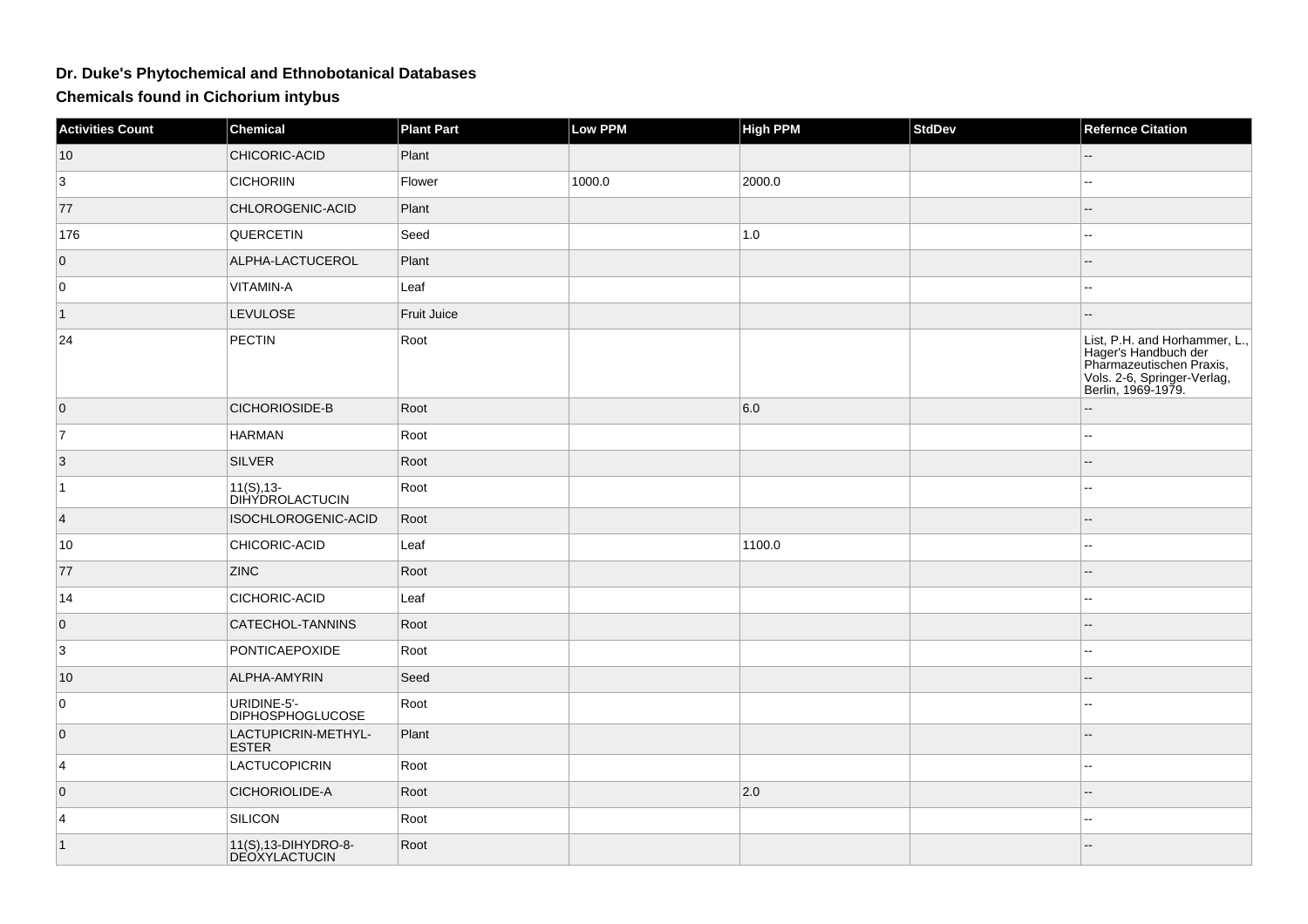| <b>Activities Count</b> | Chemical                                            | <b>Plant Part</b> | Low PPM | <b>High PPM</b> | StdDev | <b>Refernce Citation</b>                                                                                                                   |
|-------------------------|-----------------------------------------------------|-------------------|---------|-----------------|--------|--------------------------------------------------------------------------------------------------------------------------------------------|
| 19                      | <b>INULIN</b>                                       | Leaf              |         |                 |        | ۵.                                                                                                                                         |
| $\overline{0}$          | CERYL-ALCOHOL                                       | Plant             |         |                 |        |                                                                                                                                            |
| 0                       | VITAMIN-B-2                                         | Root              |         | 0.7             |        | 44                                                                                                                                         |
| 20                      | <b>CHOLINE</b>                                      | Root              |         |                 |        | List, P.H. and Horhammer, L.<br>Hager's Handbuch der<br>Pharmazeutischen Praxis,<br>Vols. 2-6, Springer-Verlag,<br>Berlin, 1969-1979.      |
| 22                      | <b>CATECHOL</b>                                     | Root              |         |                 |        | L.                                                                                                                                         |
| 13                      | PALMITIC-ACID                                       | Seed              |         |                 |        | --                                                                                                                                         |
| 33                      | AESCULIN                                            | Leaf              |         |                 |        | Щ,                                                                                                                                         |
| 22                      | <b>UMBELLIFERONE</b>                                | Plant             |         |                 |        | --                                                                                                                                         |
| $\overline{2}$          | LACTUPICRIN                                         | Plant             |         |                 |        | ÷÷.                                                                                                                                        |
| $\overline{0}$          | LACTUCIN-P-<br>OXYPHENYLACETICACID-<br><b>ESTER</b> | Root              |         |                 |        | List, P.H. and Horhammer, L.,<br>Hager's Handbuch der<br>Pharmazeutischen Praxis,<br>Vols. 2-6, Springer-Verlag,<br>Berlin, 1969-1979.     |
| 3                       | <b>CICHORIIN</b>                                    | Leaf              |         |                 |        | 44                                                                                                                                         |
| 176                     | <b>QUERCETIN</b>                                    | Plant             |         |                 |        | --                                                                                                                                         |
| 30                      | <b>HYPEROSIDE</b>                                   | Shoot             |         |                 |        | шш.                                                                                                                                        |
| $\overline{3}$          | <b>MANNOSE</b>                                      | Root              |         |                 |        | Leung, A.Y., Encyclopedia of<br>Common Natural Ingredients<br>Used in Food, Drugs, and<br>Cosmetics, John Wiley &<br>Sons, New York, 1980. |
| 102                     | CAFFEIC-ACID                                        | Shoot             |         |                 |        | --                                                                                                                                         |
| $\overline{0}$          | <b>TRANS-ZEATIN</b>                                 | Root              |         |                 |        | $-$                                                                                                                                        |
| 18                      | OLEIC-ACID                                          | Seed              |         |                 |        | ۵.                                                                                                                                         |
| $\overline{0}$          | TRIDECA-1,5-DIEN-7,9,11-<br>TRIYNE-3,4-DIOL         | Root              |         |                 |        |                                                                                                                                            |
| $\overline{c}$          | TARAXASTEROL                                        | Root              |         |                 |        | List, P.H. and Horhammer, L.,<br>Hager's Handbuch der<br>Pharmazeutischen Praxis,<br>Vols. 2-6, Springer-Verlag,<br>Berlin, 1969-1979.     |
| $\vert 4 \vert$         | LACTUCOPICRIN                                       | Latex Exudate     |         |                 |        |                                                                                                                                            |
| 6                       | <b>LACTUCIN</b>                                     | Latex Exudate     |         |                 |        |                                                                                                                                            |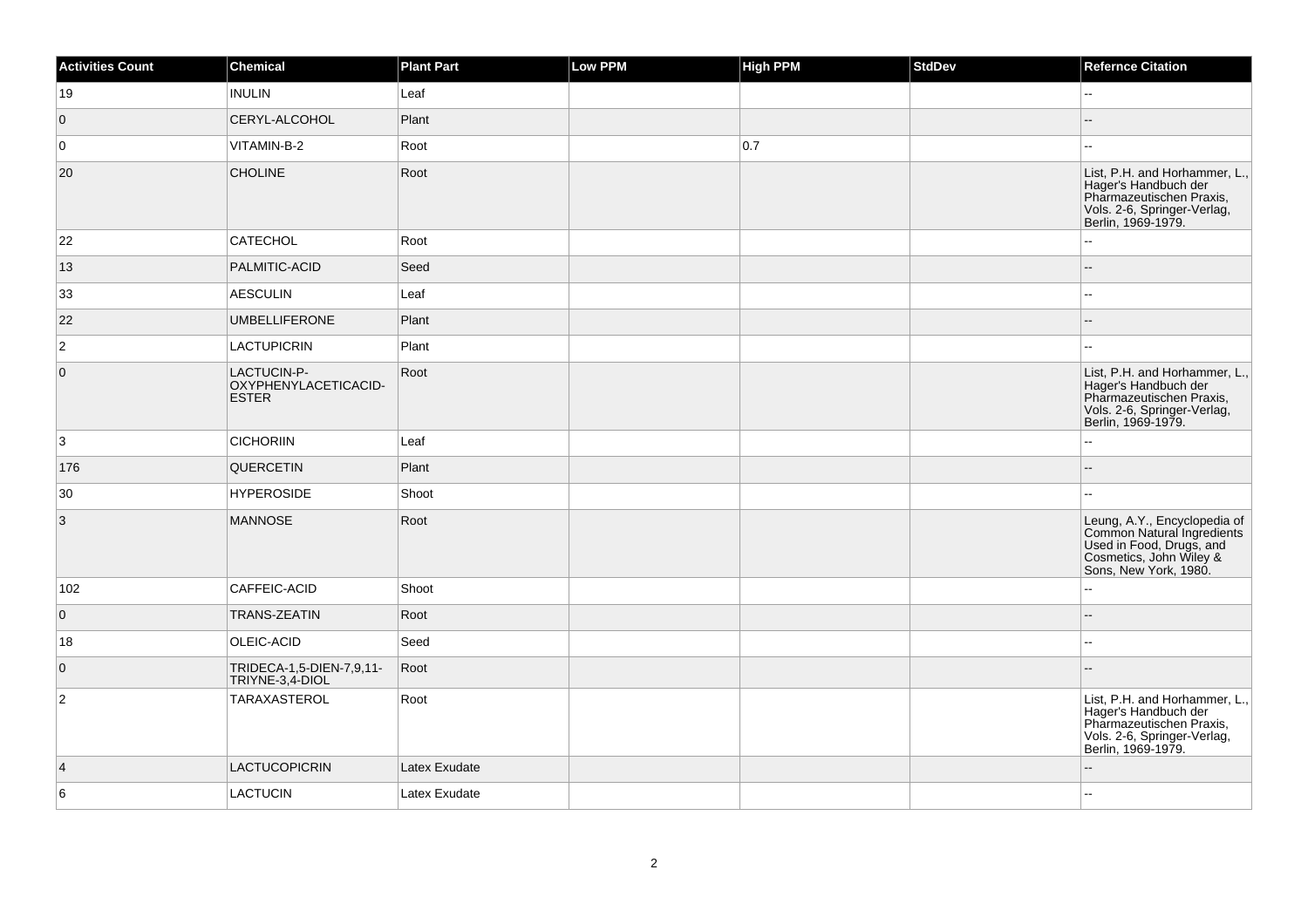| <b>Activities Count</b> | Chemical                              | <b>Plant Part</b>  | Low PPM | <b>High PPM</b> | StdDev | <b>Refernce Citation</b>                                                                                                               |
|-------------------------|---------------------------------------|--------------------|---------|-----------------|--------|----------------------------------------------------------------------------------------------------------------------------------------|
| 33                      | <b>AESCULIN</b>                       | Plant              |         |                 |        | $-$                                                                                                                                    |
| 3                       | <b>CICHORIIN</b>                      | Root               |         |                 |        | ۵.                                                                                                                                     |
| 44                      | <b>SCOPOLETIN</b>                     | Plant              |         |                 |        | $\overline{a}$                                                                                                                         |
| $\overline{c}$          | PROTOCATECHUIC-<br>ALDEHYDE           | Seed               |         |                 |        | List, P.H. and Horhammer, L.,<br>Hager's Handbuch der<br>Pharmazeutischen Praxis,<br>Vols. 2-6, Springer-Verlag,<br>Berlin, 1969-1979. |
| 30                      | <b>HYPEROSIDE</b>                     | Leaf               |         |                 |        |                                                                                                                                        |
| 18                      | <b>MANNITOL</b>                       | Plant              |         |                 |        | --                                                                                                                                     |
| $\overline{0}$          | BETA-LACTUCEROL                       | Plant              |         |                 |        | $-$                                                                                                                                    |
| 0                       | 3-GLUCURONIDE-<br><b>ISORHAMNETIN</b> | Plant              |         |                 |        | --                                                                                                                                     |
| 8                       | <b>INOSITOL</b>                       | Root               |         |                 |        | List, P.H. and Horhammer, L.,<br>Hager's Handbuch der<br>Pharmazeutischen Praxis,<br>Vols. 2-6, Springer-Verlag,<br>Berlin, 1969-1979. |
| $ 2\rangle$             | NEO-CHLOROGENIC-ACID                  | Shoot              |         |                 |        | ۵.                                                                                                                                     |
| 35                      | <b>TANNIN</b>                         | Plant              |         |                 |        | --                                                                                                                                     |
| $\overline{4}$          | LACTUCOPICRIN                         | <b>Fruit Juice</b> |         |                 |        |                                                                                                                                        |
| 75                      | <b>KAEMPFEROL</b>                     | Plant              |         |                 |        |                                                                                                                                        |
| 32                      | <b>AESCULETIN</b>                     | Plant              |         |                 |        | ۵.                                                                                                                                     |
| $\overline{0}$          | <b>TITANIUM</b>                       | Root               |         |                 |        |                                                                                                                                        |
| $\mathbf{3}$            | <b>CICHORIIN</b>                      | Plant              |         |                 |        | $\overline{\phantom{a}}$                                                                                                               |
| $\overline{0}$          | DICAFFEOYL-TARTARIC-<br><b>ACID</b>   | Shoot              |         |                 |        | ۵.                                                                                                                                     |
| $\overline{0}$          | MANNAN                                | Root               |         |                 |        | List, P.H. and Horhammer, L.,<br>Hager's Handbuch der<br>Pharmazeutischen Praxis,<br>Vols. 2-6, Springer-Verlag,<br>Berlin, 1969-1979. |
| 9                       | <b>BETA-AMYRIN</b>                    | Seed               |         |                 |        |                                                                                                                                        |
| $\overline{0}$          | 3-GLUCURONIDE-<br><b>ISORHAMNETIN</b> | Leaf               |         |                 |        | ۵.                                                                                                                                     |
| $\overline{2}$          | NEO-CHLOROGENIC-ACID                  | Root               |         |                 |        |                                                                                                                                        |
| 6                       | <b>LACTUCIN</b>                       | Root               |         |                 |        |                                                                                                                                        |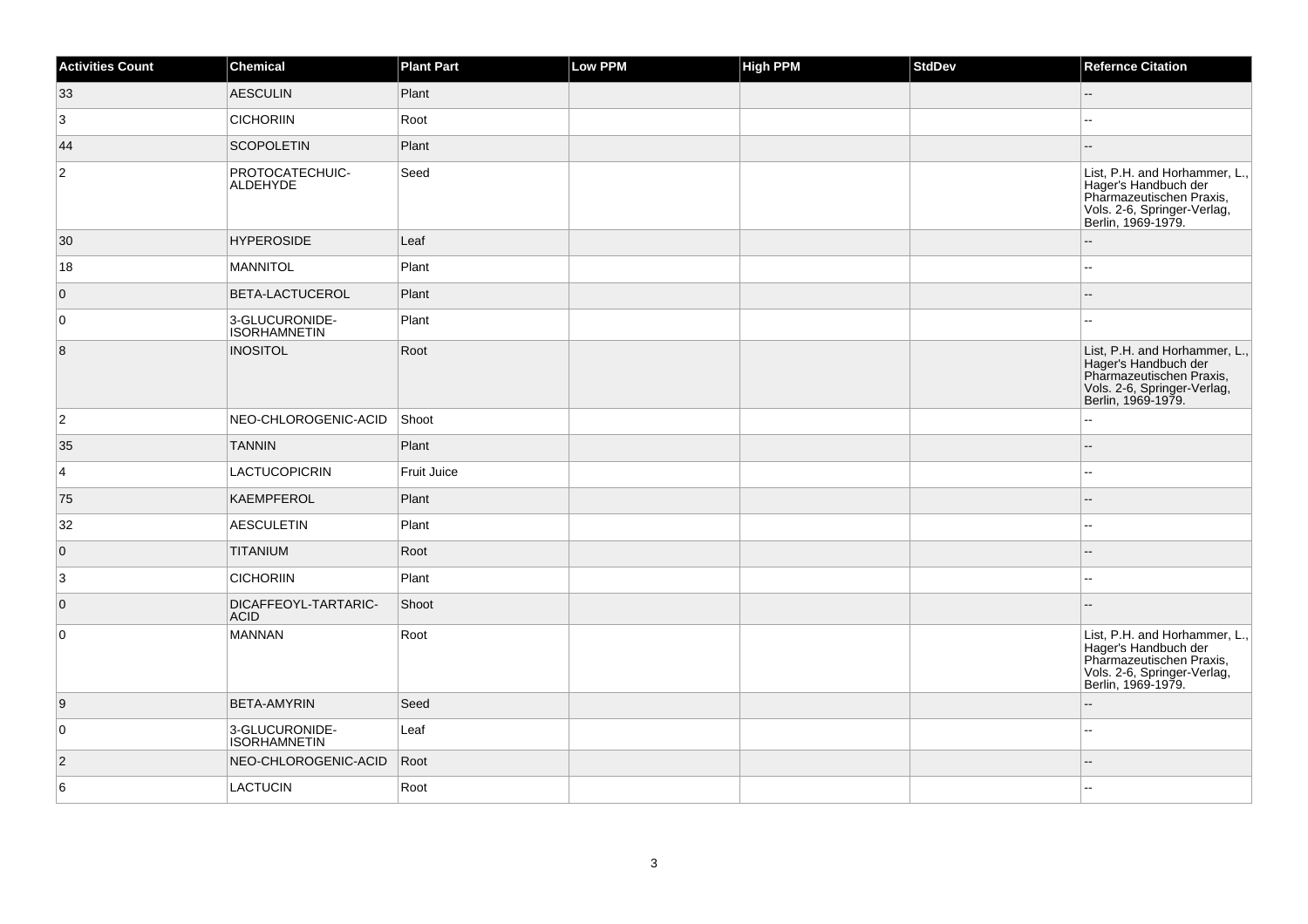| <b>Activities Count</b> | Chemical                                                       | <b>Plant Part</b>  | Low PPM | <b>High PPM</b> | StdDev | <b>Refernce Citation</b>                                                                                                                                                                   |
|-------------------------|----------------------------------------------------------------|--------------------|---------|-----------------|--------|--------------------------------------------------------------------------------------------------------------------------------------------------------------------------------------------|
| $\overline{0}$          | <b>JACQUINELIN</b>                                             | Root               |         |                 |        | --                                                                                                                                                                                         |
| 32                      | AESCULETIN                                                     | Leaf               |         |                 |        |                                                                                                                                                                                            |
| 6                       | <b>TARTARIC-ACID</b>                                           | Plant              |         |                 |        |                                                                                                                                                                                            |
| 0                       | <b>CICHORALEXIN</b>                                            | Leaf               |         | 146.5           |        | ۵.                                                                                                                                                                                         |
| 61                      | <b>FERULIC-ACID</b>                                            | Plant              |         |                 |        |                                                                                                                                                                                            |
| $\overline{4}$          | ISOCHLOROGENIC-ACID                                            | Plant              |         |                 |        | Gruenwald, J. et al. 1998.<br>PDR for Herbal Medicine. 1st<br>ed. Medical Economics Co.,<br>Montvale, NJ. 1244 pp.<br>(abbreviated as PHR or<br>Physicians Herbal Reference<br>in my mind) |
| $\overline{0}$          | DELPHINIDIN-3-(6"-<br>MALONYLGLUCOSIDE)-5-<br>MALONYLGLUCOSIDE | Inflorescence      |         |                 |        |                                                                                                                                                                                            |
| 7                       | ASTRAGALIN                                                     | Plant              |         |                 |        | $\overline{\phantom{a}}$                                                                                                                                                                   |
| $\overline{0}$          | 3-O-P-COUMAROYL-<br>QUINIC-ACID                                | Shoot              |         |                 |        | $\overline{a}$                                                                                                                                                                             |
| 0                       | MONOCAFFEOYLTARTARI<br>C-ACID                                  | Leaf               |         | 1800.0          |        |                                                                                                                                                                                            |
| 6                       | LACTUCIN                                                       | Plant              |         |                 |        |                                                                                                                                                                                            |
| 5                       | 8-DEOXYLACTUCIN                                                | Plant              |         |                 |        | 44                                                                                                                                                                                         |
| $\overline{0}$          | <b>CHRYSANTHEMIN</b>                                           | Leaf               |         |                 |        |                                                                                                                                                                                            |
| 30                      | <b>HYPEROSIDE</b>                                              | Plant              |         |                 |        | ۵.                                                                                                                                                                                         |
| $\overline{0}$          | <b>CYANAROSIDE</b>                                             | Shoot              |         |                 |        |                                                                                                                                                                                            |
| 7                       | <b>ASTRAGALIN</b>                                              | Leaf               |         |                 |        | --                                                                                                                                                                                         |
| $\overline{0}$          | 3-O-FERULOYL-QUINIC-<br><b>ACID</b>                            | Shoot              |         |                 |        |                                                                                                                                                                                            |
| 15                      | MALIC-ACID                                                     | Plant              |         |                 |        | $\overline{\phantom{a}}$                                                                                                                                                                   |
| 6                       | LACTUCIN                                                       | <b>Fruit Juice</b> |         |                 |        |                                                                                                                                                                                            |
| 6                       | <b>TARTARIC-ACID</b>                                           | Shoot              |         |                 |        | $-$                                                                                                                                                                                        |
| $\vert 8 \vert$         | STEARIC-ACID                                                   | Plant              |         |                 |        |                                                                                                                                                                                            |
| $\vert$ 2               | NORHARMAN                                                      | Root               |         |                 |        | $\overline{a}$                                                                                                                                                                             |
| 77                      | CHLOROGENIC-ACID                                               | Leaf               |         |                 |        |                                                                                                                                                                                            |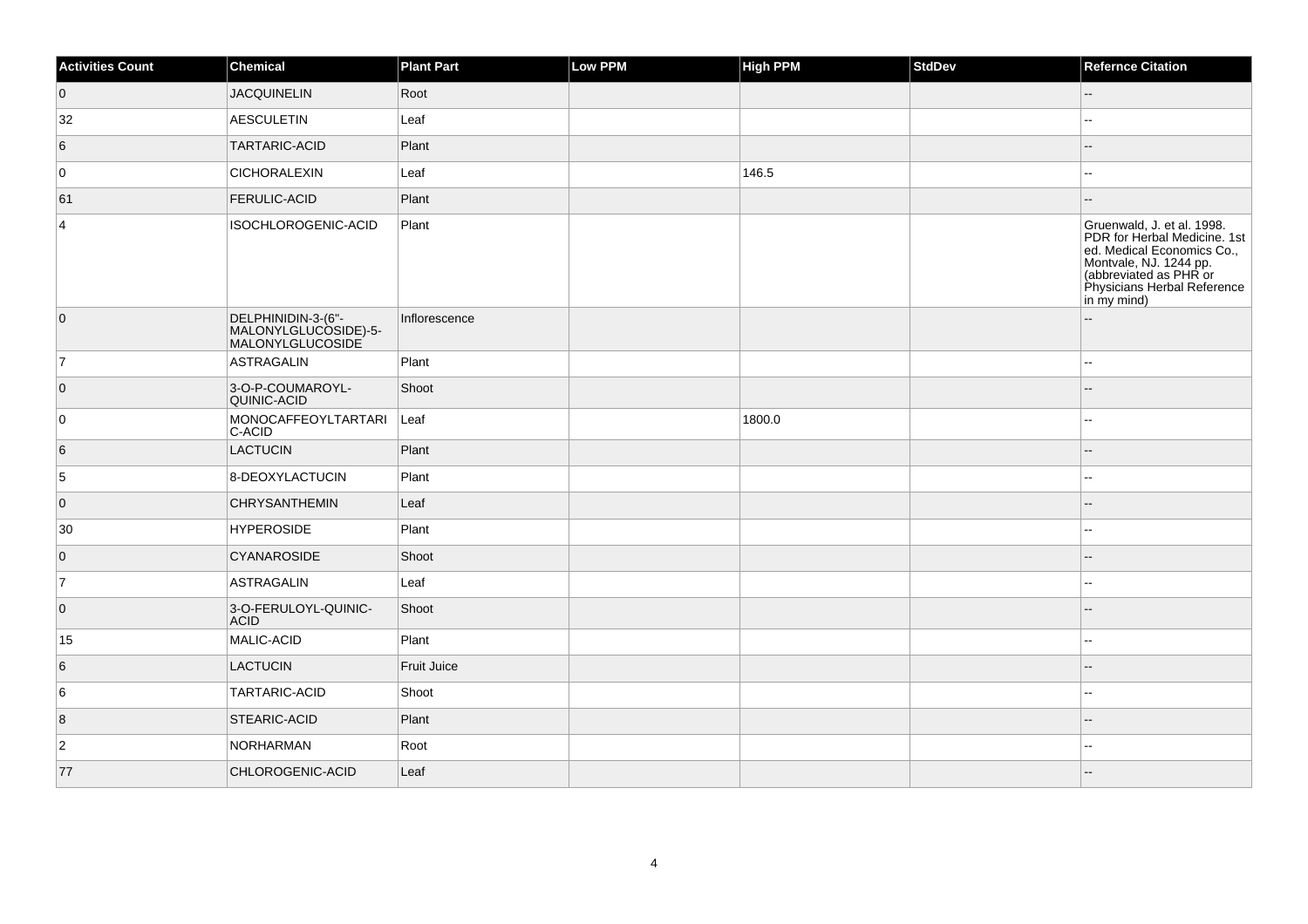| <b>Activities Count</b> | <b>Chemical</b>                                   | <b>Plant Part</b> | <b>Low PPM</b> | High PPM | <b>StdDev</b> | <b>Refernce Citation</b>                                                                                                                                                                                              |
|-------------------------|---------------------------------------------------|-------------------|----------------|----------|---------------|-----------------------------------------------------------------------------------------------------------------------------------------------------------------------------------------------------------------------|
| $\mathbf 0$             | <b>DICAFFEOYL-TARTARIC-</b><br><b>ACID</b>        | Plant             |                |          |               | Gruenwald, J. et al. 1998.<br>PDR for Herbal Medicine. 1st<br>ed. Medical Economics Co.,<br>Montvale, NJ. 1244 pp.<br>(abbreviated as PHR or<br>Physicians Herbal Reference<br>in my mind)                            |
| 44                      | <b>QUERCITRIN</b>                                 | Shoot             |                |          |               |                                                                                                                                                                                                                       |
| 0                       | <b>CREPIDIASIDE-B</b>                             | Root              |                | 100.0    |               | $\sim$                                                                                                                                                                                                                |
| $\mathbf{0}$            | APIGENIN-7-O-ALPHA-L-<br>ARABINOSIDE              | Shoot             |                |          |               |                                                                                                                                                                                                                       |
| $\mathbf 0$             | $(11S)-11,13-$<br><b>DIHÝDROLACTUCOPICRIN</b>     | Root              |                |          |               |                                                                                                                                                                                                                       |
| 0                       | LUTEOLIN-7-O-BETA-D-<br><b>GLUCURONIDE</b>        | Plant             |                |          |               |                                                                                                                                                                                                                       |
| $\mathbf 0$             | KAEMPFEROL-3-O-BETA-D-Plant<br><b>GLUCURONIDE</b> |                   |                |          |               |                                                                                                                                                                                                                       |
| 8                       | <b>STEARIC-ACID</b>                               | Seed              |                |          |               |                                                                                                                                                                                                                       |
| 6                       | <b>ACETOPHENONE</b>                               | Root              |                |          |               | Williamson, E. M. and Evans,<br>F. J., Potter's New<br>Cyclopaedia of Botanical<br>Drugs and Preparations,<br>Revised Ed., Saffron Walden,<br>the C. W. Daniel Co., Ltd.,<br>Essex UK, 362 pp, 1988,<br>reprint 1989. |
| 77                      | CHLOROGENIC-ACID                                  | Shoot             |                |          |               |                                                                                                                                                                                                                       |
| 29                      | <b>ESCULIN</b>                                    | Flower            |                |          |               | Rizk, A.F.M., The<br>Phytochemistry of the Flora<br>of Qatar, Scientific and<br>Applied Research Centre,<br>University of Qatar, Kingprint,<br>Richmond, UK, 1986.                                                    |
| $\overline{0}$          | <b>CREPIDIASIDE-B</b>                             | Plant             |                |          |               |                                                                                                                                                                                                                       |
| $\overline{2}$          | QUERCETIN-3-O-BETA-D-<br><b>GLUCURONIDE</b>       | Plant             |                |          |               | $\sim$ $\sim$                                                                                                                                                                                                         |
| 57                      | <b>COUMARIN</b>                                   | Plant             |                |          |               |                                                                                                                                                                                                                       |
| 101                     | APIGENIN                                          | Shoot             |                |          |               | $\overline{a}$                                                                                                                                                                                                        |
| $\mathbf{0}$            | $(11S)-11,13-$<br><b>DIHÝDROLACTUCIN</b>          | Root              |                |          |               |                                                                                                                                                                                                                       |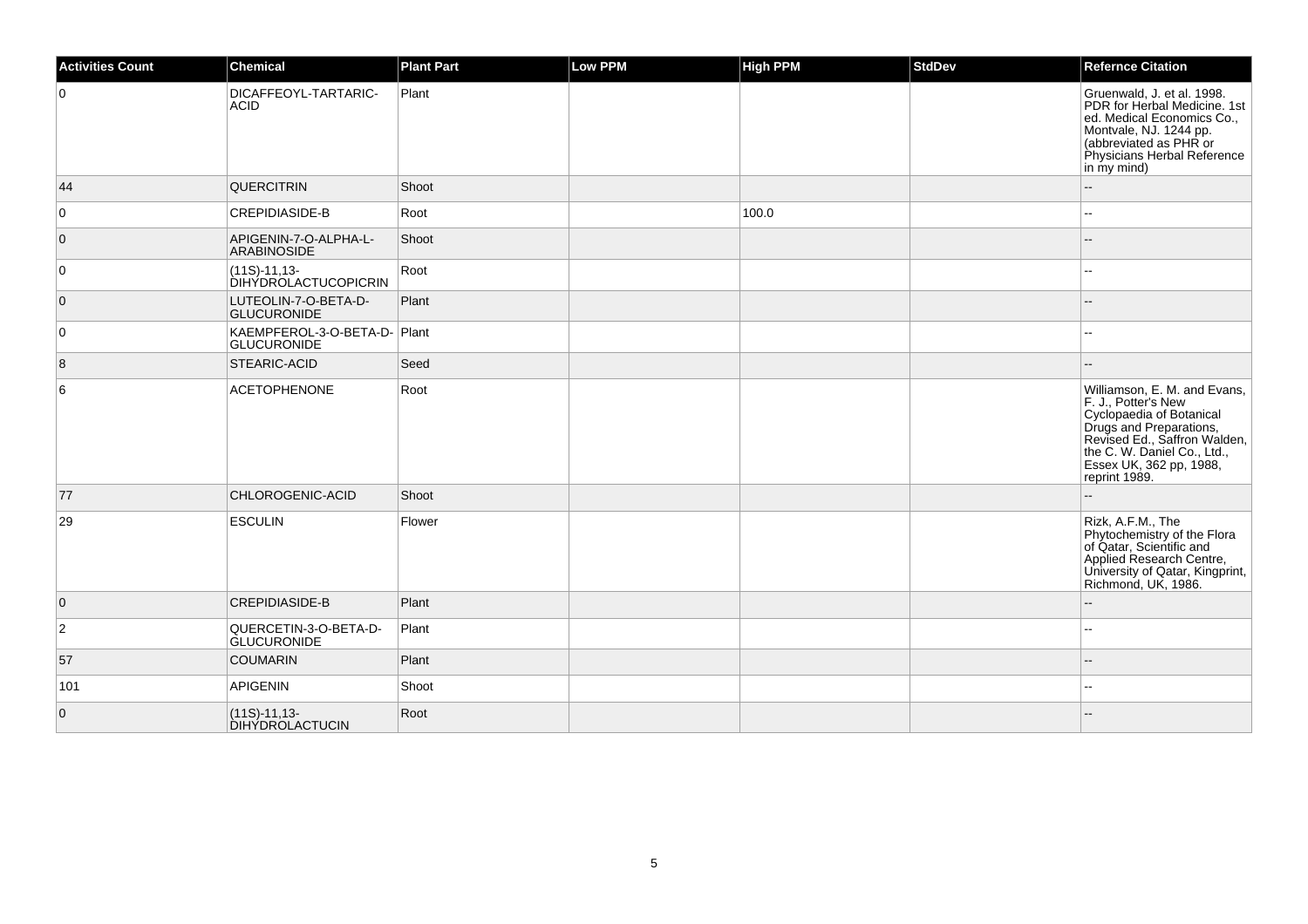| <b>Activities Count</b> | Chemical                                          | <b>Plant Part</b> | Low PPM | <b>High PPM</b> | <b>StdDev</b> | <b>Refernce Citation</b>                                                                                                                                           |
|-------------------------|---------------------------------------------------|-------------------|---------|-----------------|---------------|--------------------------------------------------------------------------------------------------------------------------------------------------------------------|
| 22                      | <b>UMBELLIFERONE</b>                              | Flower            |         |                 |               | Rizk, A.F.M., The<br>Phytochemistry of the Flora<br>of Qatar, Scientific and<br>Applied Research Centre,<br>University of Qatar, Kingprint,<br>Richmond, UK, 1986. |
| $\overline{0}$          | LUTEOLIN-7-O-BETA-D-<br><b>GLUCURONIDE</b>        | Leaf              |         |                 |               | $-$                                                                                                                                                                |
| 23                      | CITRIC-ACID                                       | Plant             |         |                 |               |                                                                                                                                                                    |
| $\overline{0}$          | SONCHUSIDE-C                                      | Root              |         | 2.0             |               |                                                                                                                                                                    |
| $\overline{5}$          | 8-DEOXYLACTUCIN                                   | Root              |         | 17.0            |               |                                                                                                                                                                    |
| $\overline{0}$          | KAEMPFEROL-3-O-BETA-D- Leaf<br><b>GLUCURONIDE</b> |                   |         |                 |               |                                                                                                                                                                    |
| 77                      | CHLOROGENIC-ACID                                  | Root              |         |                 |               | $\sim$                                                                                                                                                             |
| 30                      | <b>ESCULETIN</b>                                  | Flower            |         |                 |               | Rizk, A.F.M., The<br>Phytochemistry of the Flora<br>of Qatar, Scientific and<br>Applied Research Centre,<br>University of Qatar, Kingprint,<br>Richmond, UK, 1986. |
| $\overline{0}$          | CICHORIOSIDE-B                                    | Plant             |         |                 |               |                                                                                                                                                                    |
| $\vert$ 2               | QUERCETIN-3-O-BETA-D-<br><b>GLUCURONIDE</b>       | Leaf              |         |                 |               |                                                                                                                                                                    |
| 12                      | <b>COPPER</b>                                     | Root              |         |                 |               |                                                                                                                                                                    |
| $\sqrt{5}$              | <b>ALUMINUM</b>                                   | Root              |         |                 |               |                                                                                                                                                                    |
| 24                      | VITAMIN-B-1                                       | Root              |         | 0.05            |               | Ξ.                                                                                                                                                                 |
| 14                      | <b>BETAINE</b>                                    | Root              |         |                 |               | ANON. 1948-1976. The<br>Wealth of India raw materials.<br>Publications and Information<br>Directorate, CSIR, New Delhi.<br>11 volumes.                             |
| 27                      | LINOLEIC-ACID                                     | Seed              |         |                 |               | $\overline{a}$                                                                                                                                                     |
| $\overline{0}$          | CICHORIOSIDE-C                                    | Root              |         | 8.0             |               | $-$                                                                                                                                                                |
| $\overline{0}$          | SONCHUSIDE-A                                      | Root              |         | 7.0             |               |                                                                                                                                                                    |
| $\vert$ 1               | $11(S), 13-$<br><b>DIHYDROLACTUCOPICRIN</b>       | Root              |         |                 |               |                                                                                                                                                                    |
| 44                      | <b>SCOPOLETIN</b>                                 | Flower            |         |                 |               | Rizk, A.F.M., The<br>Phytochemistry of the Flora<br>of Qatar, Scientific and<br>Applied Research Centre,<br>University of Qatar, Kingprint,<br>Richmond, UK, 1986. |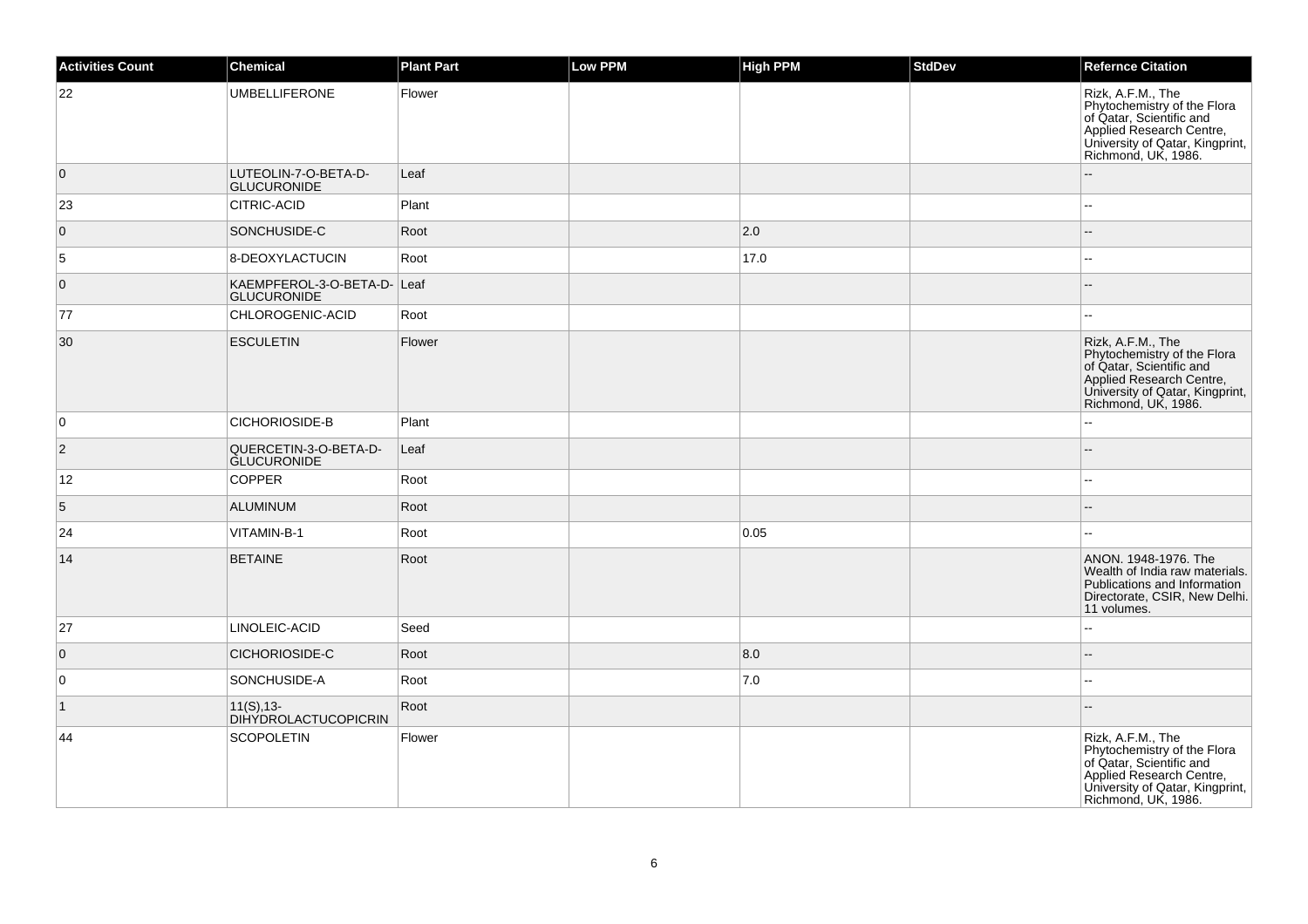| <b>Activities Count</b> | Chemical                          | <b>Plant Part</b> | <b>Low PPM</b> | <b>High PPM</b> | <b>StdDev</b>       | <b>Refernce Citation</b>              |
|-------------------------|-----------------------------------|-------------------|----------------|-----------------|---------------------|---------------------------------------|
| 75                      | <b>KAEMPFEROL</b>                 | Seed              |                | 20.0            |                     |                                       |
| 4                       | <b>PUFA</b>                       | Leaf              | 440.0          | 8030.0          | -1.576432461803007  | USDA's Ag Handbook 8 and<br>sequelae) |
| 15                      | <b>METHIONINE</b>                 | Leaf              | 50.0           | 1224.0          | -1.5483275310004487 | USDA's Ag Handbook 8 and<br>sequelae) |
| $\overline{7}$          | PHENYLALANINE                     | Leaf              | 220.0          | 4896.0          | -1.3885269608474589 | USDA's Ag Handbook 8 and<br>sequelae) |
| $\overline{4}$          | <b>THREONINE</b>                  | Leaf              | 250.0          | 5712.0          | -1.367011082098785  | USDA's Ag Handbook 8 and<br>sequelae) |
| 24                      | <b>VANILLIC-ACID</b>              | Leaf              |                | 0.5             | -1.181981260366695  | $\overline{a}$                        |
| $\overline{2}$          | <b>LEUCINE</b>                    | Leaf              | 390.0          | 8976.0          | -1.160783880324028  | USDA's Ag Handbook 8 and<br>sequelae) |
| $\overline{4}$          | <b>LYSINE</b>                     | Leaf              | 350.0          | 7956.0          | -1.1182801972380008 | USDA's Ag Handbook 8 and<br>sequelae) |
| 61                      | <b>FERULIC-ACID</b>               | Leaf              |                | 0.5             | -1.0842680798316504 | Ξ.                                    |
| 15                      | ALPHA-LINOLENIC-ACID              | Leaf              | 60.0           | 1224.0          | -1.0636070799711819 | USDA's Ag Handbook 8 and<br>sequelae) |
| $\mathbf{1}$            | <b>CELLULOSE</b>                  | Root              |                | 50000.0         | $-1.0$              | ÷.                                    |
| 9                       | SINAPIC-ACID                      | Plant             |                | 0.5             | $-1.0$              |                                       |
| 3                       | <b>VALINE</b>                     | Leaf              | 410.0          | 9180.0          | -0.9848461873827702 | USDA's Ag Handbook 8 and<br>sequelae) |
| $\overline{7}$          | <b>HISTIDINE</b>                  | Leaf              | 150.0          | 3468.0          | -0.9576955368033032 | USDA's Ag Handbook 8 and<br>sequelae) |
| 13                      | <b>MUFA</b>                       | Root              | 40.0           | 200.0           | -0.8770490931439714 | USDA's Ag Handbook 8 and<br>sequelae) |
| 39                      | <b>NIACIN</b>                     | Root              | 4.0            | 20.0            | -0.8763923978074498 | USDA's Ag Handbook 8 and<br>sequelae) |
| 65                      | <b>MAGNESIUM</b>                  | Root              | 220.0          | 1100.0          | -0.7776954016677178 | L.                                    |
| 13                      | P-HYDROXY-BENZOIC-<br><b>ACID</b> | Leaf              |                | 11.0            | -0.7729405090241419 | $\sim$                                |
| 13                      | <b>MUFA</b>                       | Leaf              | 20.0           | 365.0           | -0.692331152044028  | USDA's Ag Handbook 8 and<br>sequelae) |
| 0                       | <b>ASH</b>                        | Root              | 8900.0         | 44500.0         | -0.6584550332799385 | $\overline{a}$                        |
| 8                       | <b>STEARIC-ACID</b>               | Root              | 20.0           | 100.0           | -0.6446087280612671 | USDA's Ag Handbook 8 and<br>sequelae) |
| 18                      | OLEIC-ACID                        | Root              | 40.0           | 200.0           | -0.6297846550737646 | USDA's Ag Handbook 8 and<br>sequelae) |
| 18                      | OLEIC-ACID                        | Leaf              | 20.0           | 408.0           | -0.6177088987554278 | USDA's Ag Handbook 8 and<br>sequelae) |
| 102                     | CAFFEIC-ACID                      | Leaf              |                | 767.0           | -0.6095210261436637 | $\ddot{\phantom{a}}$                  |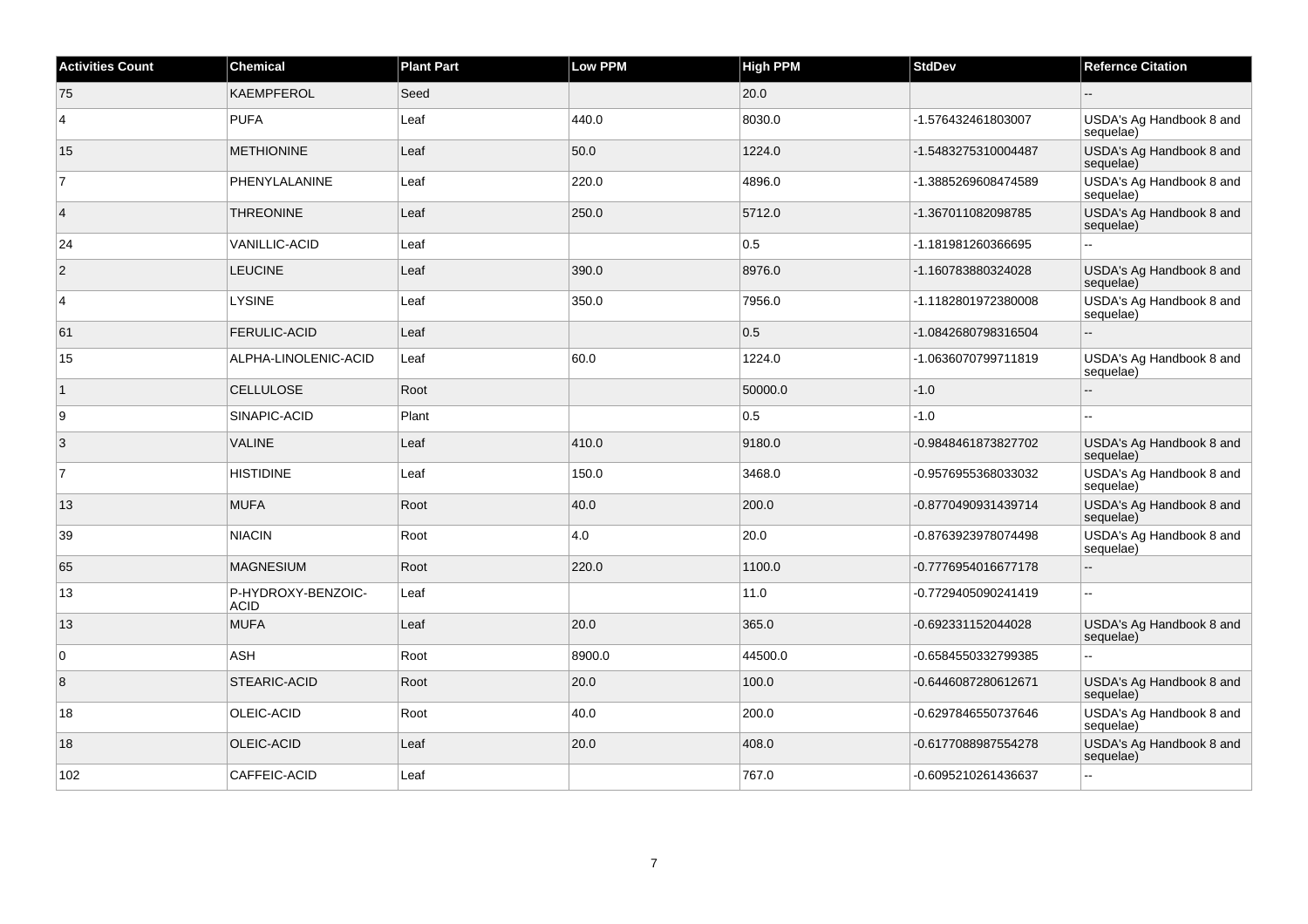| <b>Activities Count</b> | <b>Chemical</b>      | <b>Plant Part</b> | <b>Low PPM</b> | High PPM | <b>StdDev</b>        | <b>Refernce Citation</b>                                                                                                               |
|-------------------------|----------------------|-------------------|----------------|----------|----------------------|----------------------------------------------------------------------------------------------------------------------------------------|
| 6                       | <b>MYRISTIC-ACID</b> | Leaf              | 10.0           | 204.0    | -0.6023075913949533  | USDA's Ag Handbook 8 and<br>sequelae)                                                                                                  |
| 28                      | CALCIUM              | Root              | 410.0          | 2050.0   | -0.5862286623630208  |                                                                                                                                        |
| 65                      | <b>MAGNESIUM</b>     | Leaf              | 130.0          | 2652.0   | -0.5690626388509602  | USDA's Ag Handbook 8 and<br>sequelae)                                                                                                  |
| $\overline{0}$          | <b>FAT</b>           | Leaf              | 1000.0         | 29000.0  | -0.5472316463900033  | USDA's Ag Handbook 8 and<br>sequelae)                                                                                                  |
| 6                       | <b>MYRISTIC-ACID</b> | Root              | 30.0           | 150.0    | -0.5390201665235613  | USDA's Ag Handbook 8 and<br>sequelae)                                                                                                  |
| 15                      | FIBER                | Plant             | 9000.0         | 153000.0 | -0.5161042249299459  | <b>CRC Handbook of Medicinal</b><br>Herbs and/or CRC Handbook<br>of Proximate Analyses                                                 |
| 112                     | ASCORBIC-ACID        | Root              | 50.0           | 250.0    | -0.5030624603012167  |                                                                                                                                        |
| 8                       | STEARIC-ACID         | Leaf              | 10.0           | 204.0    | -0.48893321127321177 | USDA's Ag Handbook 8 and<br>sequelae)                                                                                                  |
| $\overline{0}$          | <b>RUBBER</b>        | Root              |                | 420.0    | -0.4734657197361741  |                                                                                                                                        |
| $\overline{0}$          | <b>SFA</b>           | Leaf              | 240.0          | 4380.0   | -0.45748721001349424 | USDA's Ag Handbook 8 and<br>sequelae)                                                                                                  |
| 15                      | <b>RIBOFLAVIN</b>    | Root              | 0.0            | 2.0      | -0.45399811156287    | USDA's Ag Handbook 8 and<br>sequelae)                                                                                                  |
| $\overline{7}$          | <b>GLUCOSE</b>       | Root              |                | 11000.0  | -0.4327088902399002  | ANON. 1948-1976. The<br>Wealth of India raw materials.<br>Publications and Information<br>Directorate, CSIR, New Delhi.<br>11 volumes. |
| 31                      | <b>THIAMIN</b>       | Root              | 0.0            | 2.0      | -0.41582954985618054 | USDA's Ag Handbook 8 and<br>sequelae)                                                                                                  |
| $\mathbf{1}$            | SODIUM               | Leaf              | 70.0           | 1428.0   | -0.3936622771435691  | USDA's Ag Handbook 8 and<br>sequelae)                                                                                                  |
| 6                       | <b>IRON</b>          | Root              | 8.0            | 40.0     | -0.38354158556693424 | $-$                                                                                                                                    |
| $\overline{0}$          | <b>PROTEIN</b>       | Root              | 14000.0        | 86000.0  | -0.3639841360982529  | ä.                                                                                                                                     |
| $\overline{7}$          | <b>SALICYLATES</b>   | Leaf              | 10.0           | 100.0    | -0.3593779047496331  |                                                                                                                                        |
| 15                      | ALPHA-LINOLENIC-ACID | Root              | 130.0          | 650.0    | -0.32107850770475904 | USDA's Ag Handbook 8 and<br>sequelae)                                                                                                  |
| $\vert$ 4               | <b>PUFA</b>          | Root              | 870.0          | 4350.0   | -0.318698697794576   | USDA's Ag Handbook 8 and<br>sequelae)                                                                                                  |
| 13                      | PALMITIC-ACID        | Leaf              | 210.0          | 4284.0   | -0.3076698789052898  | USDA's Ag Handbook 8 and<br>sequelae)                                                                                                  |
| 13                      | PALMITIC-ACID        | Root              | 410.0          | 2050.0   | -0.30431334760427364 | USDA's Ag Handbook 8 and<br>sequelae)                                                                                                  |
| 14                      | <b>ARGININE</b>      | Leaf              | 660.0          | 14892.0  | -0.29705091845608234 | USDA's Ag Handbook 8 and<br>sequelae)                                                                                                  |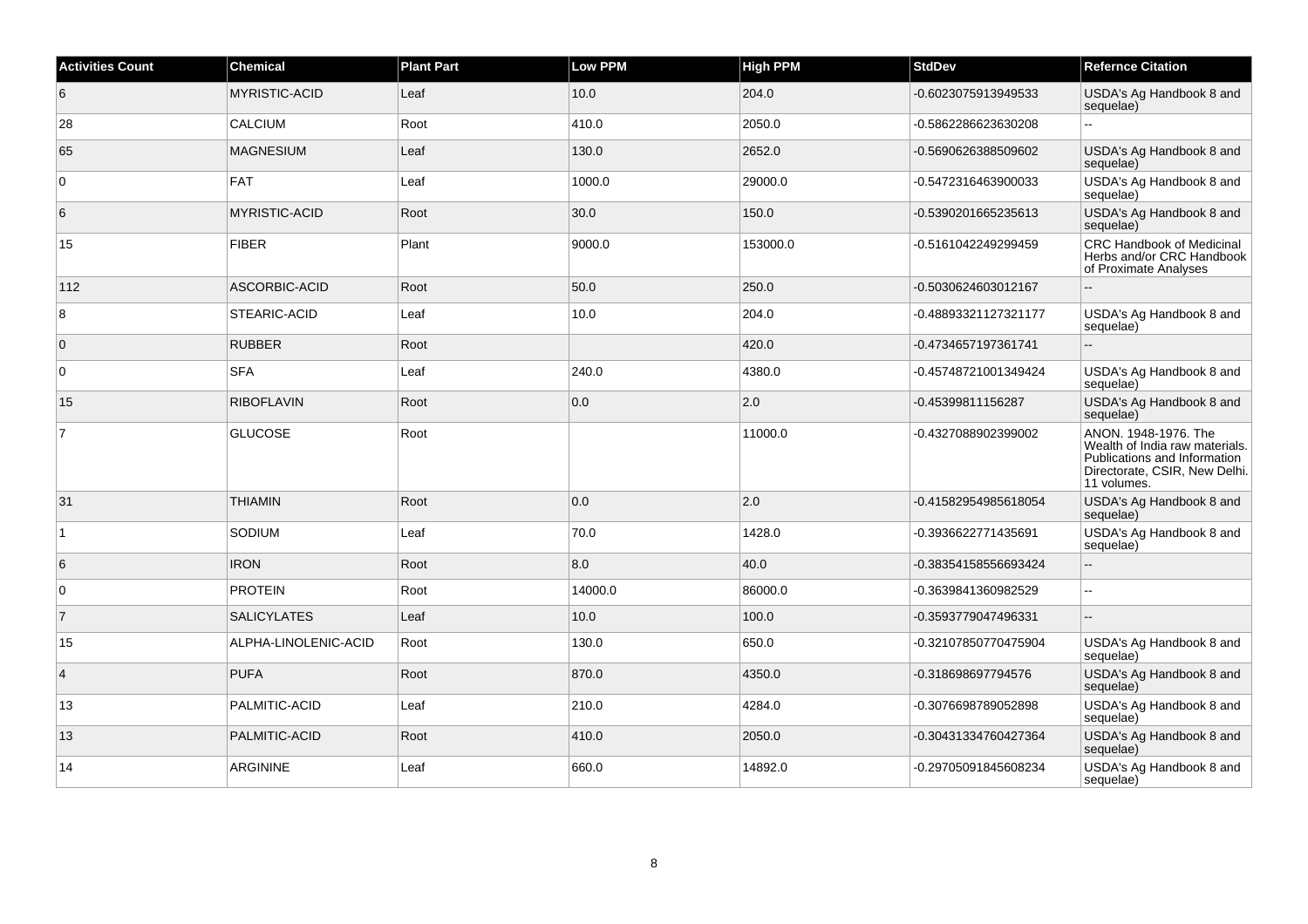| <b>Activities Count</b> | Chemical             | <b>Plant Part</b> | <b>Low PPM</b> | <b>High PPM</b> | <b>StdDev</b>        | <b>Refernce Citation</b>                                                                                                                                                                        |
|-------------------------|----------------------|-------------------|----------------|-----------------|----------------------|-------------------------------------------------------------------------------------------------------------------------------------------------------------------------------------------------|
| 6                       | <b>IRON</b>          | Leaf              | 5.0            | 246.0           | -0.29703270980762686 | USDA's Ag Handbook 8 and<br>sequelae)                                                                                                                                                           |
| 112                     | ASCORBIC-ACID        | Leaf              | 100.0          | 2040.0          | -0.254634091901897   | $\sim$                                                                                                                                                                                          |
| $\mathbf 0$             | FAT                  | Root              | 2000.0         | 16000.0         | -0.2294322736898297  |                                                                                                                                                                                                 |
| $\mathbf 0$             | <b>SFA</b>           | Root              | 480.0          | 2400.0          | -0.20544019680514997 | USDA's Ag Handbook 8 and<br>sequelae)                                                                                                                                                           |
| $\overline{4}$          | <b>BORON</b>         | Root              |                | 20.0            | -0.14974023395860875 | Betting on Boron,<br>Unpublished draft by J. A.<br>Duke on file at USDA, draft<br>and papers relating to boron<br>percentages. Includes<br>Internat. Z. Vit. Ern.<br>Forschung 43:1973 (boron). |
| 53                      | BETA-CAROTENE        | Leaf              | 0.0            | 228.0           | -0.14501134388228565 | USDA's Ag Handbook 8 and<br>sequelae)                                                                                                                                                           |
| 87                      | <b>RUTIN</b>         | Leaf              |                | 14000.0         | -0.1353936273578098  | $\overline{\phantom{a}}$                                                                                                                                                                        |
| $\overline{4}$          | <b>PHOSPHORUS</b>    | Leaf              | 210.0          | 4284.0          | -0.12648268363942136 |                                                                                                                                                                                                 |
| 27                      | LINOLEIC-ACID        | Leaf              | 370.0          | 7548.0          | -0.10687088053184475 | USDA's Ag Handbook 8 and<br>sequelae)                                                                                                                                                           |
| 14                      | <b>POTASSIUM</b>     | Root              | 2900.0         | 14500.0         | -0.09363688811813217 | Ξ.                                                                                                                                                                                              |
| $\overline{4}$          | <b>PHOSPHORUS</b>    | Root              | 610.0          | 3050.0          | -0.0821867763972658  |                                                                                                                                                                                                 |
| 15                      | <b>RIBOFLAVIN</b>    | Leaf              | 1.0            | 29.0            | -0.04192444032714655 | USDA's Ag Handbook 8 and<br>sequelae)                                                                                                                                                           |
| 3                       | <b>ISOLEUCINE</b>    | Leaf              | 540.0          | 12240.0         | 0.045339706929741146 | USDA's Ag Handbook 8 and<br>sequelae)                                                                                                                                                           |
| 39                      | <b>NIACIN</b>        | Leaf              | 5.0            | 102.0           | 0.05472679513303063  | USDA's Ag Handbook 8 and<br>sequelae)                                                                                                                                                           |
| 87                      | <b>RUTIN</b>         | Seed              |                | 6400.0          | 0.07536225897017279  |                                                                                                                                                                                                 |
| 28                      | <b>CALCIUM</b>       | Leaf              | 790.0          | 19900.0         | 0.09995100214309341  |                                                                                                                                                                                                 |
| 14                      | <b>SUCROSE</b>       | Root              |                | 140000.0        | 0.1611945921135931   | $\overline{a}$                                                                                                                                                                                  |
| 0                       | <b>WATER</b>         | Root              | 240000.0       | 800000.0        | 0.2012998824504101   | $\sim$ $\sim$                                                                                                                                                                                   |
| 15                      | <b>FIBER</b>         | Root              | 19500.0        | 97500.0         | 0.20849392887813434  | ÷.                                                                                                                                                                                              |
| 27                      | LINOLEIC-ACID        | Root              | 750.0          | 3750.0          | 0.23419013142339878  | $\sim$                                                                                                                                                                                          |
| 14                      | <b>POTASSIUM</b>     | Leaf              | 1820.0         | 37128.0         | 0.2995628765550062   | USDA's Ag Handbook 8 and<br>sequelae)                                                                                                                                                           |
| 0                       | <b>CARBOHYDRATES</b> | Leaf              | 32000.0        | 654000.0        | 0.33520537705808534  |                                                                                                                                                                                                 |
| $\overline{0}$          | <b>PROTEIN</b>       | Leaf              | 10000.0        | 246000.0        | 0.34072863379732415  |                                                                                                                                                                                                 |